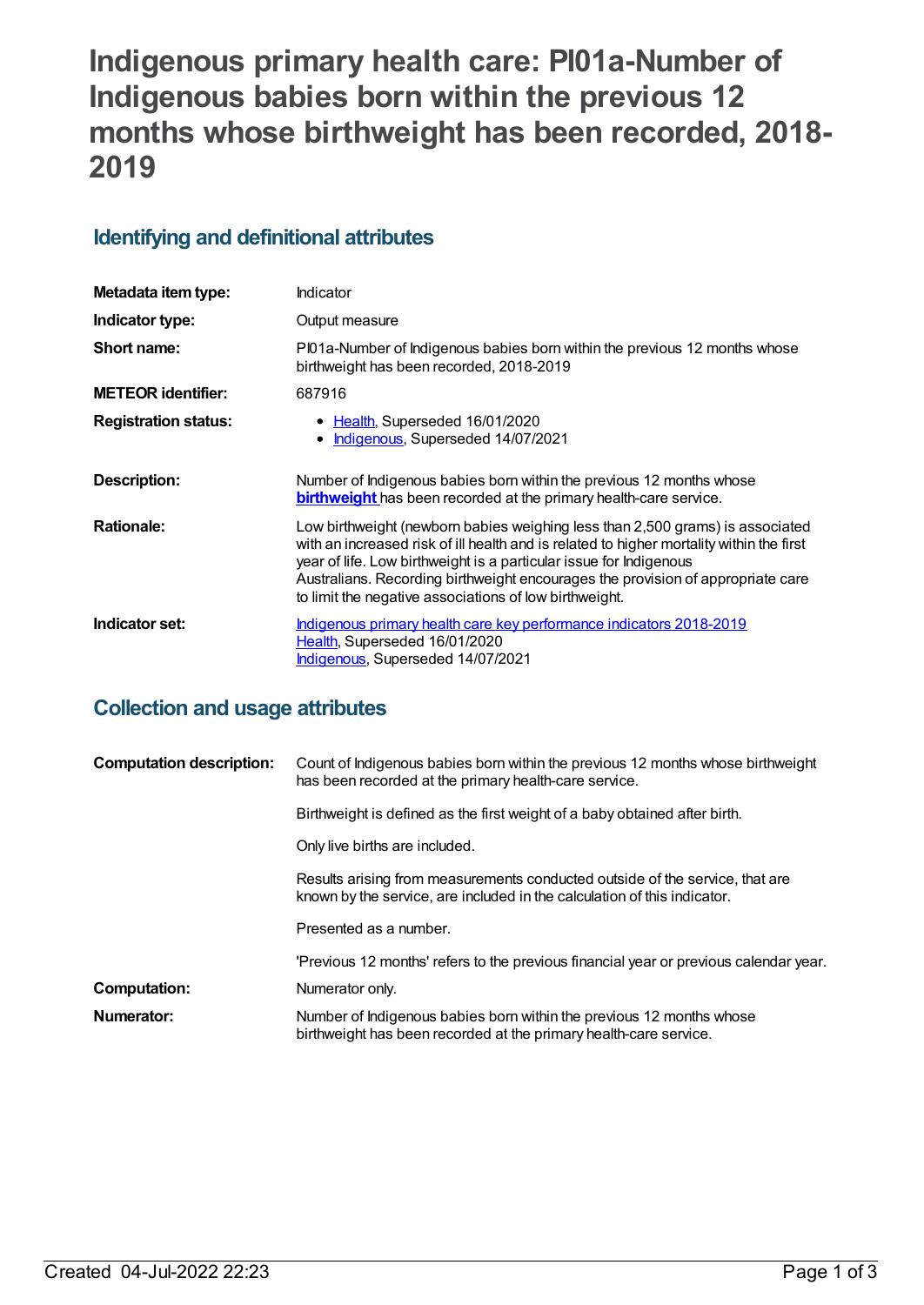[Birth—birth](https://meteor.aihw.gov.au/content/269949) status, code N

**Data Source**

[Indigenous](https://meteor.aihw.gov.au/content/430643) primary health care data collection

**NMDS / DSS**

[Indigenous](https://meteor.aihw.gov.au/content/694101) primary health care NBEDS 2018-19

**Guide for use**

Only live births are included.

#### **Data Element / Data Set**

[Person—birth](https://meteor.aihw.gov.au/content/441701) weight recorded indicator, yes/no code N

**Data Source**

[Indigenous](https://meteor.aihw.gov.au/content/430643) primary health care data collection

**NMDS / DSS**

[Indigenous](https://meteor.aihw.gov.au/content/694101) primary health care NBEDS 2018–19

#### **Data Element / Data Set**

Person-Indigenous status, code N

**Data Source**

[Indigenous](https://meteor.aihw.gov.au/content/430643) primary health care data collection

**NMDS / DSS**

[Indigenous](https://meteor.aihw.gov.au/content/694101) primary health care NBEDS 2018-19

**Guide for use**

The baby is considered Indigenous if one or both parents identify as Indigenous.

### **Representational attributes**

| <b>Representation class:</b> | Count   |
|------------------------------|---------|
| Data type:                   | Real    |
| Unit of measure:             | Person  |
| Format:                      | N[N(6)] |

#### **Indicator conceptual framework**

**Framework and dimensions: Health [Conditions](https://meteor.aihw.gov.au/content/410650)** 

#### **Data source attributes**